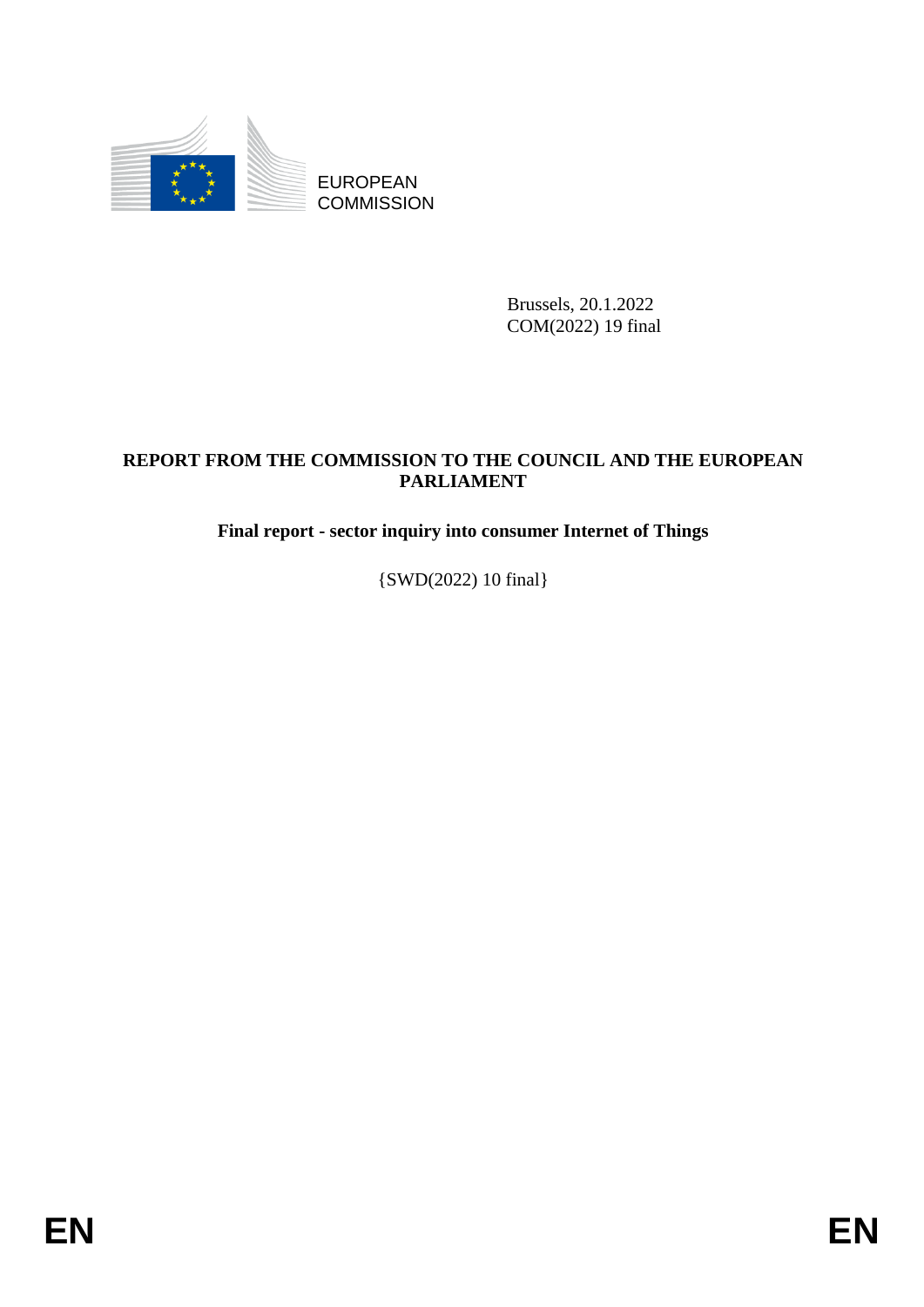## **1 Introduction and main steps of the sector inquiry**

- (1) On 16 July 2020, the Commission launched a sector inquiry into the consumer Internet of Things (IoT) in the EU. The aim was to gain a better understanding of the consumer IoT  $sector<sup>1</sup>$ , its competitive landscape, emerging trends and potential competition issues. While the consumer IoT sector is still developing, the sector inquiry was prompted by indications of company behaviour that may be conducive to distortion of competition in this sector.
- (2) As the use of consumer IoT products is increasingly becoming part of everyday life for Europeans, the consumer IoT sector is expected to grow significantly in the coming years. It is predicted that overall consumer IoT revenue worldwide will grow from EUR 105.7 billion in 2019 to approximately EUR 404.6 billion by  $2030^2$ . European smart home revenue will also more than double between 2020 and 2025 (from approximately EUR 17 billion to approximately EUR 38.1 billion)<sup>3</sup>.
- (3) For the purposes of the sector inquiry, requests for information ('questionnaires') were sent to stakeholders in July 2020. Different questionnaires were addressed to companies active in four consumer IoT segments in the EU: (i) the manufacturing of smart home devices; (ii) the provision of voice assistants; (iii) the provision of consumer IoT services; and (iv) the manufacturing of wearable devices. A fifth questionnaire was sent to standard-setting and industry organisations.
- (4) The type and number of questions varied across the five questionnaires, but focused on the following topics of particular interest in examining possible competition issues in the consumer IoT sector:
	- a. The characteristics of respondents' consumer IoT products and services;

<u>.</u>

- b. The main features of competition in the consumer IoT sector, including potential barriers to entry and the role of various business strategies;
- c. The role of standards in the consumer IoT sector, including the importance of standards and standard-setting organisations (access conditions and competition among standards);

<sup>&</sup>lt;sup>1</sup> Industrial IoT is not within the scope of the sector inquiry. One of the special characteristics of consumer IoT is that the type of data collected by smart devices typically includes personal data. The development of this sector can therefore be expected to have a particularly significant impact both directly on consumers and on society as a whole. Connected cars are also not part of this sector inquiry due to their distinctive regulatory and factual characteristics.

<sup>2</sup> Transforma Insights (22 December 2020), 'Internet of Things (IoT) revenue worldwide from 2019 to 2030 (in billion U.S. dollars), by vertical' [Graph], *Statista*, retrieved on 23 March 2021, from https://www.statista.com/statistics/1183471/iot-revenue-worldwide-by-vertical/

<sup>&</sup>lt;sup>3</sup> Statista (11 September 2020), 'Smart Home - revenue forecast in Europe from 2017 to 2025 (in million U.S. dollars)' [Chart], *Statista*, retrieved on 23 March 2021, from https://www.statista.com/forecasts/528116/revenuein-the-smart-home-market-in-europe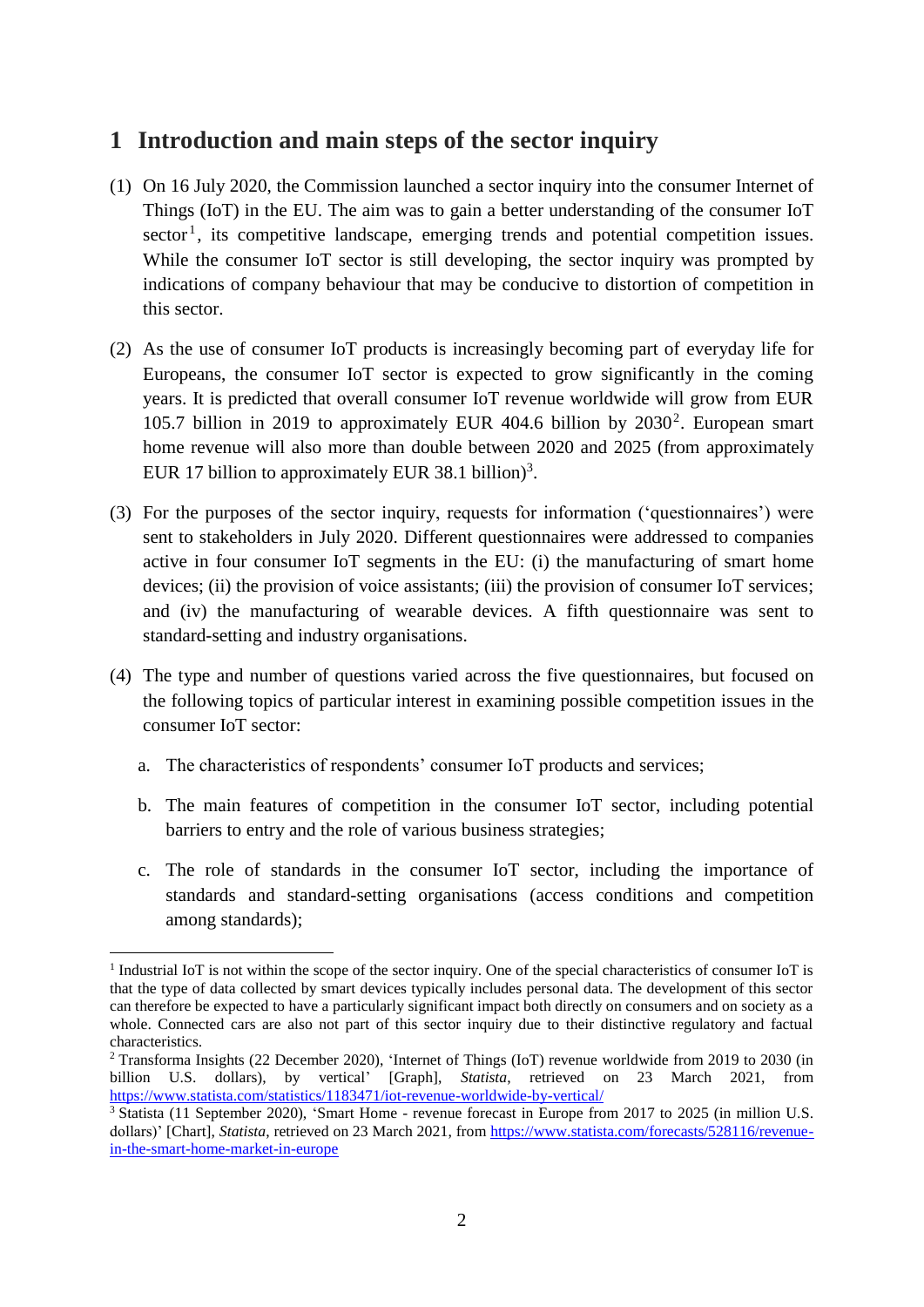- d. The interaction between devices, services and voice assistants in the consumer IoT sector, including questions on interoperability, pre-installation and default settings, exclusivity and other preferential treatment;
- e. The role of data in terms of the consumer IoT sector, including questions on the collection of data, how it flows between parties, how it is used and potentially monetised by companies, and the interoperability and portability of data.
- (5) While the selection of addressees was not intended to correspond to a statistically representative sample of the EU consumer IoT sector, it covered a variety of consumer IoT products and services and represented different types of companies in terms of size, activities and range of products offered.
- (6) The Commission received responses to the questionnaires from more than 200 companies active in the manufacturing of smart devices, the provision of voice assistants and/or the provision of consumer IoT services, as well as from 14 standard-setting and industry organisations. These responses constituted the main source of information for the preliminary report on the sector inquiry, which was published on 9 June  $2021<sup>4</sup>$  and presented the Commission's preliminary findings.
- (7) The publication of the preliminary report was followed by a public consultation open to all interested stakeholders. It ended on 1 September 2021, with 26 submissions received<sup>5</sup>.
- (8) This report is accompanied by a staff working document that summarises the main findings of the Consumer IoT sector inquiry and incorporates comments submitted by stakeholders during the public consultation.

# **2 Characteristics of consumer IoT products and services**

1

(9) The findings of the sector inquiry confirm that, overall, an increasing number of devices and services are becoming 'smart' 6 . This enables users to access a progressively wider range of interconnected devices and services in and outside their homes. The respondents' replies also point towards a trend of further increasing the overall number of consumer IoT services available on smart home and wearable devices and via voice assistants. In addition, the respondents indicate a trend towards greater availability of

<sup>4</sup> European Commission, *Commission Staff Working Document: Preliminary Report – Sector Inquiry into consumer Internet of Things (SWD(2021) 144 final)*, European Commission, Brussels, 9 June 2021, retrievable from https://ec.europa.eu/competition-policy/system/files/2021-06/internet\_of\_things\_preliminary\_report.pdf

<sup>5</sup> European Commission, *Public consultations - Commission Staff working document - Preliminary Report - Sector Inquiry on Consumer Internet of Things*, retrievable from https://ec.europa.eu/competition-policy/publicconsultations/2021-internet-things\_en

<sup>&</sup>lt;sup>6</sup> For example, "smart devices" have been defined for the purposes of this sector inquiry as wireless electronic consumer Internet of Things devices, such as wearable devices, smart speakers and other smart home devices, capable of connecting to other devices or networks, exchanging data with them and operating to some extent interactively and autonomously. This definition does not include smart mobile devices (i.e. smartphones and tablets).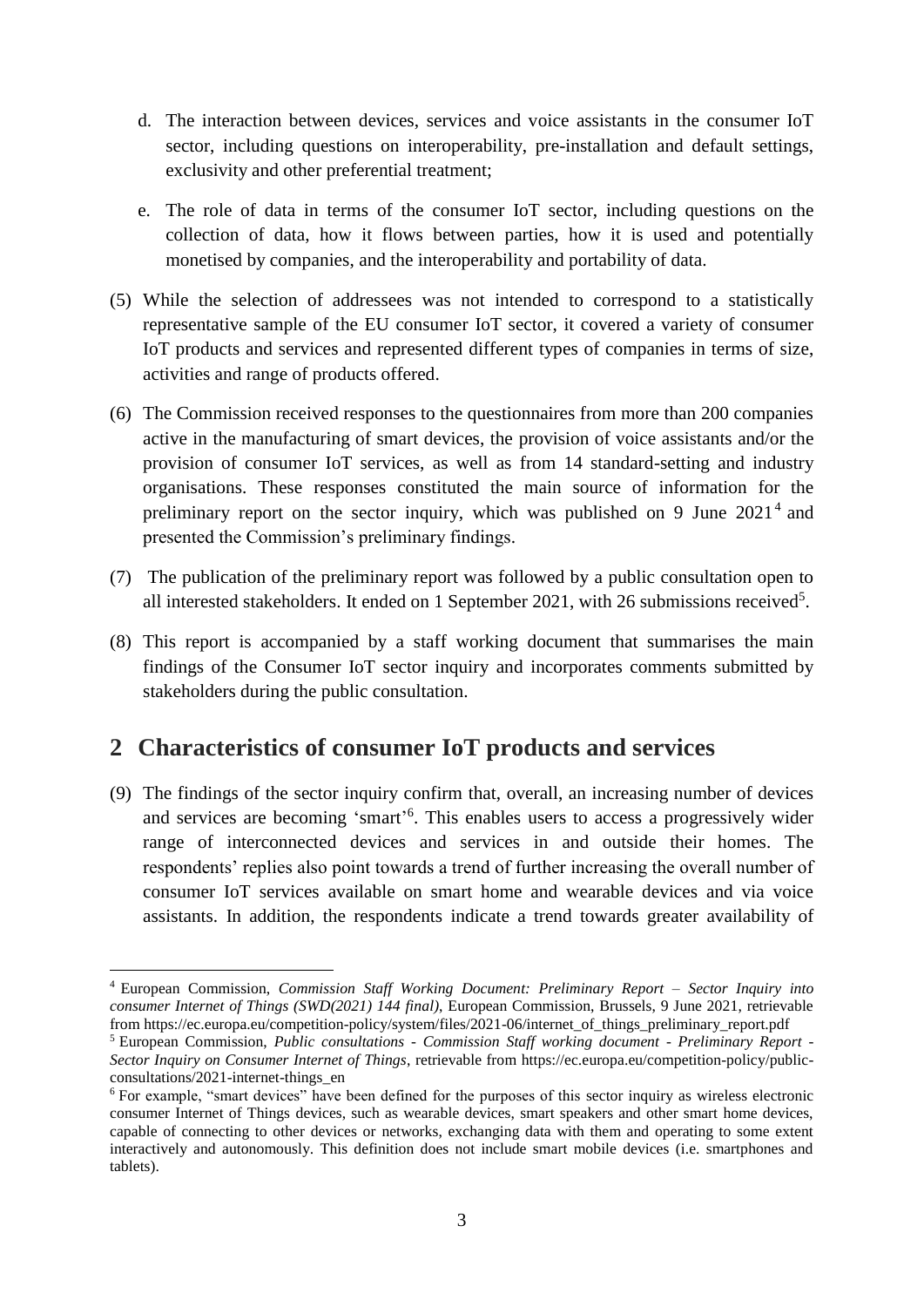voice assistants as a user interface enabling interaction with smart devices and consumer IoT services.

- (10)The leading voice assistants in the EU are Amazon's Alexa, Google's Google Assistant, and Apple's Siri. They are general-purpose voice assistants as they enable users to access a broad range of features such as playing music, listening to the radio, news or podcasts, controlling smart home devices, providing information or helping in planning and executing daily routines.
- (11)Other voice assistants are considered specialised voice assistants as they have more limited functionalities. They mostly allow access to and interaction with the provider's own smart devices and/or services.
- (12)Despite the growing popularity of voice assistants, smart mobile applications or companion apps remain the most popular user interfaces to access smart devices and consumer IoT services. In that sense, smart mobile devices and their operating systems also play an important role in the consumer IoT sector. Google's Android and Apple's iOS are the leading operating systems for smart mobile devices.

## **3 Main features of competition**

- (13)The majority of respondents point to the cost of the technology investment and the competitive situation as the main barriers to entry or expansion in the consumer IoT sector, alongside various interoperability issues, the lack of access to data as well as regulatory barriers.
- (14)The cost of the technology investment is seen as a particularly important barrier to entry and/or expansion in the market for voice assistants. In fact, respondents find it unlikely that there would be new entrants in the market for general-purpose voice assistants in the short term, given that the costs of developing and operating new general-purpose voice assistants are seen as almost prohibitively high.
- (15)As a result, most respondents' business strategies for the near future focus on expanding their consumer IoT offering, in particular the accessibility of their smart devices and consumer IoT services, via the leading general-purpose voice assistants<sup>7</sup>. The general expectation is one of continued or increasing growth in the consumer IoT services, the smart home device and the wearable device segments.
- (16)On the competitive situation, a large number of respondents consider the inability to compete effectively with the leading providers of smart (mobile) device operating systems and voice assistants to be the main obstacle to developing new products and services. This is because these companies are vertically integrated and have built their

<sup>1</sup> <sup>7</sup> General-purpose voice assistants enable users to access a broad range of functions, for example listening to music, controlling smart home devices, providing information, or helping in planning and executing daily routines.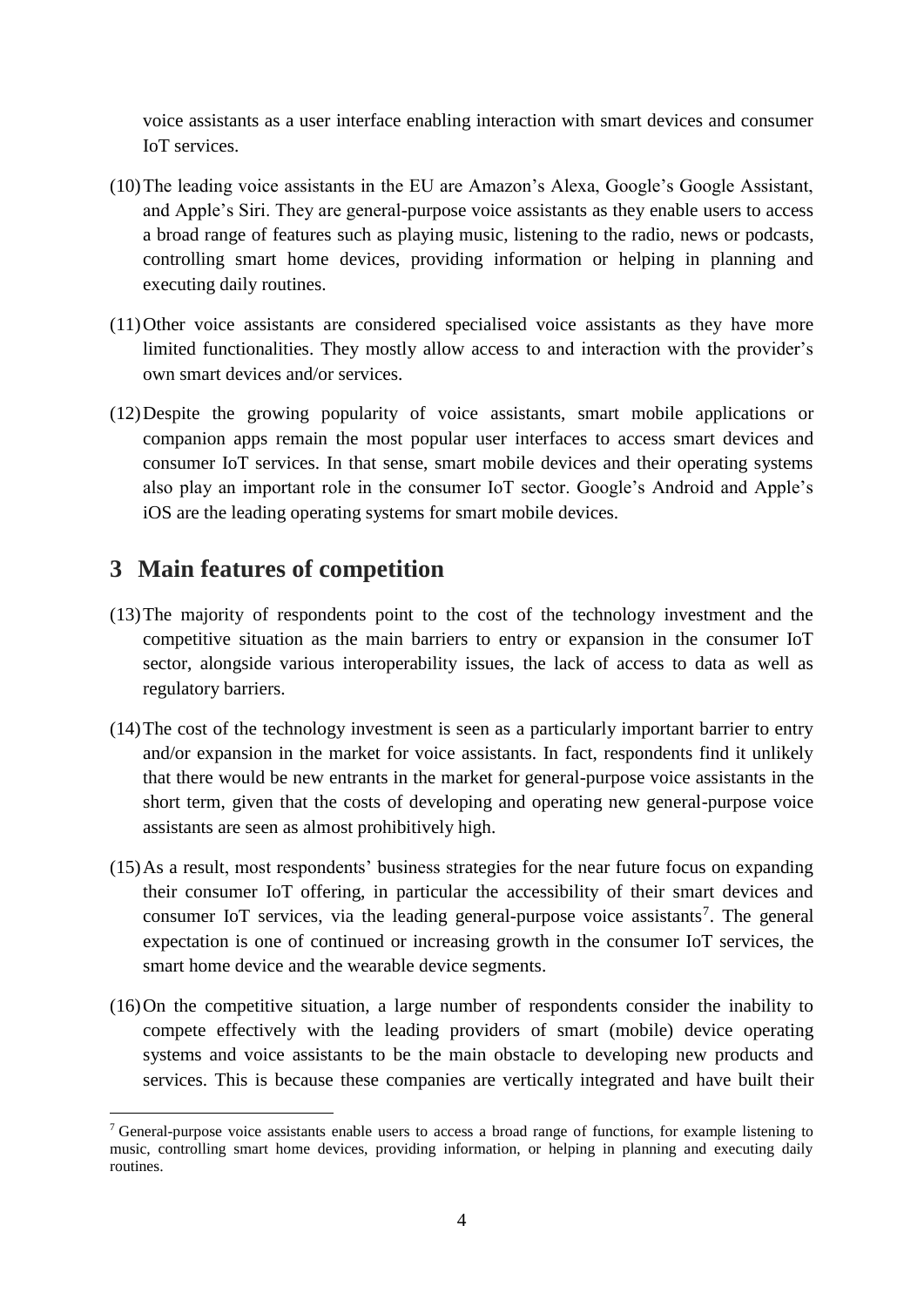own ecosystems within and beyond the consumer IoT sector by combining their own and integrating third-party products and services into an offering with a large number of users.

### **4 Interoperability in consumer IoT ecosystems**

- (17)The ability to interconnect and communicate with the different components of an ecosystem, that is interoperability among smart devices, voice assistants and consumer IoT services, is essential for the full deployment of functionalities that a consumer IoT ecosystem can offer to users. Interoperability between different brands is equally important as it allows users to build consumer IoT ecosystems with heterogeneous products, thereby improving consumer choice and preventing lock-in into a certain provider's products.
- (18)Two important nodes for connecting the different hardware and software components of a consumer IoT ecosystem are a) the operating system, which runs on the smart devices or their user interfaces and b) voice assistants, through which users can access different consumer IoT services and devices. Both are consumer IoT technology platforms 8 , enabling communication between those hardware and software components and increasing their complementarity. These consumer IoT technology platforms also allow for centralised access to and control of the products and services that they integrate and as such have played a significant role in advancing technology integration.
- (19)Access to leading consumer IoT technology platforms and good performance on them is considered essential to compete. The findings of the sector inquiry show that, in practice, integration processes that enable interoperability between different components of a consumer IoT ecosystem are largely driven by the leading providers of smart (mobile) device operating systems and voice assistants, namely Amazon, Google and Apple. These providers govern integration with their products by imposing certification processes, which they control unilaterally in most cases. The various specifications and types of software<sup>9</sup> that enable interoperability with the leading operating systems and/or voice assistants are typically made available to third parties subject to the conclusion of agreements. Such agreements are usually standardised terms and conditions, and are generally not open to negotiation with counterparties, with the exception of prominent players with strong negotiating power.

<sup>8</sup> For the purposes of this sector inquiry, a consumer IoT technology platform is the underlying technological solution for integrating consumer IoT services and smart devices in a connected system, in particular voice assistants and smart device operating systems. Consumer IoT players develop specific applications to make their services and devices compatible with these consumer IoT technology platforms.

<sup>&</sup>lt;sup>9</sup> Although there is no common approach to integration, interoperability, from a technical perspective, is generally based on application programming interfaces (APIs), developed or made available by one of the parties, which allow the exchanges of data and functionalities through software interfaces. Parties frequently make software development kits (SDKs) and hardware technical specifications available to facilitate implementation.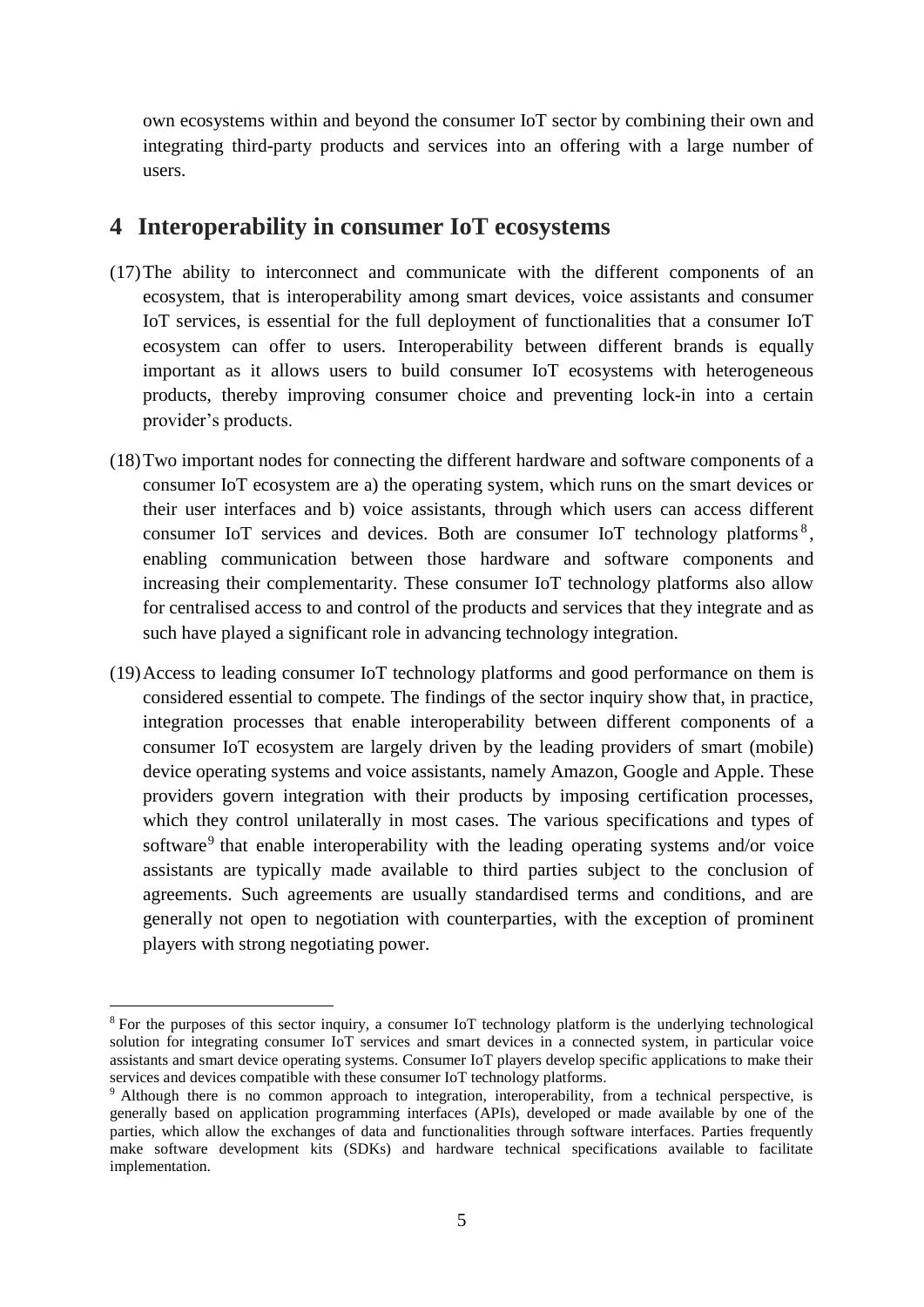### **5 Standards and the standard-setting process**

- (20)Standards in the consumer IoT sector include those needed to integrate and connect devices and applications, as well as standards that ensure the quality and security of the IoT communications.
- (21)An important number of formal Standards Developing Organisations (SDOs), such as the European Committee for Standardization (CEN), the European Committee for Electrotechnical Standardization (CENELEC)<sup>10</sup>, the European Telecommunications Standards Institute  $(ETSI)^{11}$ , as well as private partnerships/independent alliances, are currently active in the development of technologies that consumer IoT devices and services may rely on to ensure and facilitate interoperability in the sector. The leading players in the consumer IoT sector are typically involved in formal SDOs as well as in private partnerships/independent alliances such as  $Matter<sup>12</sup>$  or the Voice Interoperability Initiative.
- (22)These SDOs and private partnerships/independent alliances apply different intellectual property rights (IPR) policies for the licensing of the specifications they develop. While many organisations, including the formal SDOs, stick to high-level definitions, typically limited to a general  $FRAND<sup>13</sup>$  licensing commitment, a number of SDOs have developed their IPR policies further. Some of them commit themselves to the outcome (for instance warranting a royalty-free outcome), while others introduce different rules without committing to a specific outcome, for instance by offering an optional choice (typically (F)RAND commitment or royalty free or non-assertion covenant<sup>14</sup>)<sup>15</sup>.
- (23) The findings of the sector inquiry indicate that the consumer IoT sector is a highly heterogeneous environment when it comes to standards: devices and services rely on a combination of open standards, protocols, and proprietary  $16$  and open source technologies. The combination of standards, proprietary and open source technologies

<u>.</u>

<sup>&</sup>lt;sup>10</sup> CEN and CENELEC are two distinct private non-profit international organisations. They are also official European standardisation organisations recognised by the EU and by the European Free Trade Association (EFTA) as being responsible for developing and defining voluntary standards at European level. The CEN and CENELEC members are the national standard bodies and the National Electrotechnical Committees in the EU, EFTA and official candidate countries to the EU.

<sup>&</sup>lt;sup>11</sup> ETSI is a leading standardisation organisation for Information and Communication Technology (ICT) standards. It is an officially recognised European standardisation organisation. ETSI has more than 900 member organisations worldwide, drawn from 65 countries and five continents. Members comprise a diverse pool of small and large private companies, research bodies, academia, and government and public organisations. <sup>12</sup> Previously known as the CHIP Project.

<sup>&</sup>lt;sup>13</sup> Fair, reasonable, and non-discriminatory licensing. Licensing is also commonly granted on RAND (reasonable and non-discriminatory) terms.

<sup>&</sup>lt;sup>14</sup> Agreement not to seek to enforce a patent or other intellectual property right against another party or parties.

 $15$  The most typical approaches of SDOs are (i) FRAND/RAND or other reasonable non-discriminatory licensing commitment, (ii) royalty-free licensing only, typically with other terms being (F)RAND, (iii) royalty-free licensing with possibility to opt out and (iv) commitment to either FRAND/RAND, or royalty-free licensing, or non-assertion covenant.

<sup>&</sup>lt;sup>16</sup> For the purposes of this report, proprietary technology refers to technology owned by a company and not subject to an open source licence. Proprietary technology may be licensable or not licensable to third parties.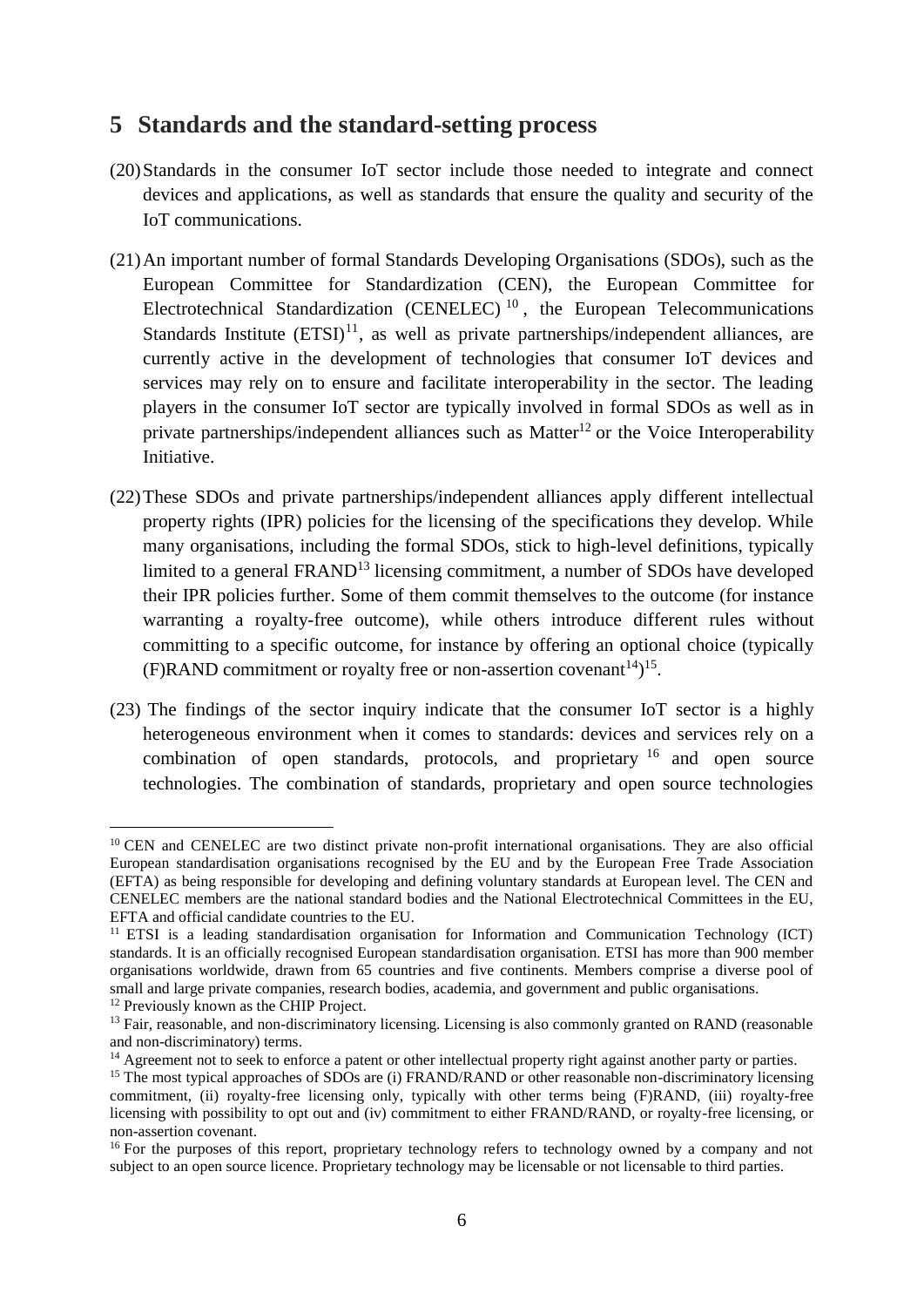largely varies depending on the different technology layers incorporated in devices and software programmes.

- (24)Typically, standardised technologies in the consumer IoT sector still prevail at the level of basic enabling technologies (such as connectivity standards like WiFi or Bluetooth), while formal standards are currently not in a position to effectively compete with proprietary technologies of the leading providers of operating systems and voice assistants for other types of technologies such as device definitions, application layers and user interfaces. Moreover, certain proprietary technologies in the areas covered by the sector inquiry have been highlighted as *de facto* standards, including certain voice assistants, smart home devices and wearable devices. Nearly all respondents find full interoperability with these technologies and ecosystems essential to compete.
- (25)However, the owners of these 'must-have' technologies generally stress that their proprietary nature does not mean that any IP rights would prevent third parties from developing and/or implementing technologies with comparable functionality.
- (26)In terms of the future evolution of standards in the consumer IoT sector, stakeholders' views differ. Some call for further standardisation, while others argue that standardisation is not necessarily the best solution for interoperability in this sector $17$ .

### **6 Consumer IoT data: user- and business-related aspects**

- (27)Manufacturers and providers of consumer IoT products and services collect a wide range of data, through the manual input of a user, in the context of the use of a specific device or service, or automatically, for example as part of them functioning in the background.
- (28)The types of data collected vary per consumer IoT segment. This data can include personal or other user data, whether in the form of information input by users, or of user behaviour information collected by operating the device or accessing the service. In addition, smart devices and consumer IoT services gather data about how they function themselves and about their surroundings. For example, a smart thermostat or heating system can collect data on household temperature and air quality, movement, the heating system being switched on and off, and can register when users leave and arrive home. In many cases, the data collected falls under the definition of personal data for the purposes of the EU General Data Protection Regulation (GDPR)<sup>18</sup>. The collection of data from

<sup>&</sup>lt;sup>17</sup> Approximately 60% of the respondents to the different questionnaires express the need for further standardisation in consumer IoT (such as typically the telecommunication service providers, but also various smart device manufacturers and IoT service providers), while approximately 40% would not prioritise further standardisation over proprietary developments (such as typically the owners of major proprietary technologies, but also various other respondents).

<sup>&</sup>lt;sup>18</sup> Regulation (EU) 2016/679 of the European Parliament and of the Council of 27 April 2016 on the protection of natural persons with regard to the processing of personal data and on the free movement of such data, and repealing Directive 95/46/EC (General Data Protection Regulation), OJ L 119, 4.5.2016, pp. 1–88*.*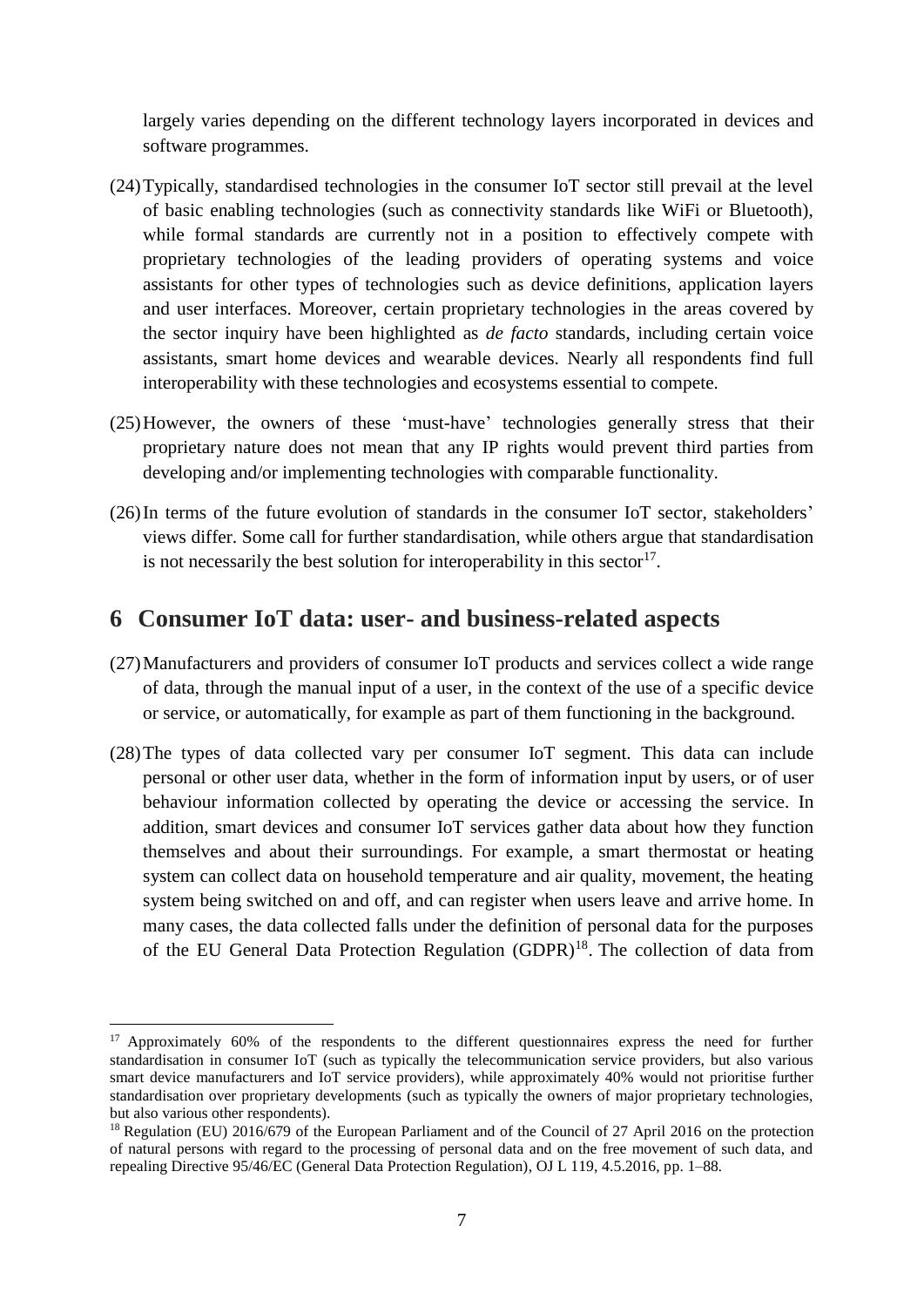terminal equipment, that is a device connected to a public communications network, is subject to the rules of Article  $5(3)$  of the ePrivacy Directive<sup>19</sup>.

- (29)The findings of the sector inquiry show that companies give users access to their data in different ways (for example via user accounts, user interfaces, or via specific tools or technology), depending on factors such as the type of smart device or consumer IoT service that the company provides and its intended use. The majority of consumer IoT service providers and smart device manufacturers surveyed indicate that they allow users to access and download their personal data so they can port them to other service providers and device manufacturers under Article 20 GDPR.
- (30)A few providers of consumer IoT services also state that their data could be ported *directly* from one service provider to another by automatically transferring the data between the applications of the two service providers, in line with Article 20(2) GDPR. However, such direct portability of data between different companies (or data controllers) is not common.
- (31)In particular, data portability possibilities appear to be more limited for data collected via voice assistants. One reason put forward is that voice commands may not be easily imported into other voice assistants. Moreover, several respondents explain that voice assistant providers are part of their own ecosystem and limit the transfer and portability of data outside of this ecosystem.
- (32) With regard to business-related aspects<sup>20</sup> of consumer IoT data, the sector inquiry findings indicate that data flows between the different parts of a consumer IoT ecosystem typically have a very functional nature. They are designed to make the system work properly for the user, for example by processing and executing a voice command.
- (33)Other types of data that may be shared between companies include non-aggregated data in relation to errors and aggregate performance data. When data collected by one company can be accessed by a third party, this data is usually made available via central dashboards. When personal data is shared, for example by linking several user accounts, the consent of that user is required.
- (34)Even in the absence of active data sharing, some consumer IoT players have access to data in relation to a third party's activities. These are typically the smart device operating system provider and/or the voice assistant provider, which are able to collect certain

<sup>&</sup>lt;sup>19</sup> Directive 2002/58/EC of the European Parliament and of the Council of 12 July 2002 concerning the processing of personal data and the protection of privacy in the electronic communications sector (Directive on privacy and electronic communications), OJ L 201, 31.7.2002, p.37, ,as amended by Directive 2009/136/EC of the European Parliament and of the Council of 25 November 2009, OJ L 337, 18.12.2009, p. 11.

 $20$  Such business-related aspects include (i) the circumstances in which data flows between third-party devices, services and/or voice assistants, (ii) how the data is processed and what format it takes, (iii) the purposes for which the respondent companies use the data, and (iv) whether and to what extent respondents monetise the data they collect.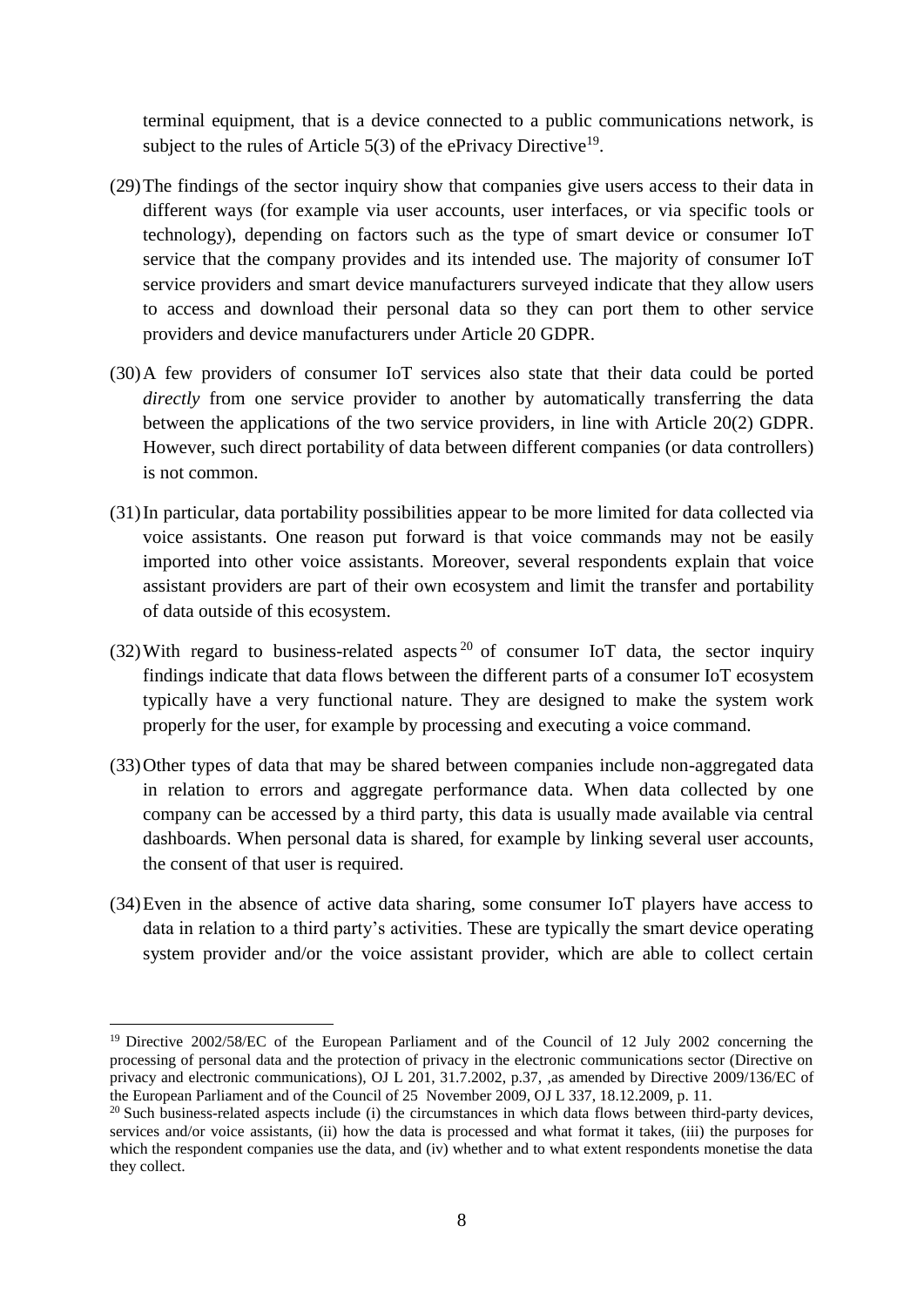information about a user's interaction with for example a consumer IoT service by virtue of their position in a consumer IoT ecosystem.

- (35)There are no industry-wide standardised formats for collecting and sharing data between consumer IoT companies. Data is typically processed either in a company-specific proprietary format or in a non-standardised but commonly used non-proprietary file format. The APIs<sup>21</sup> and/or SDKs<sup>22</sup> of one company (for example the voice assistant provider) often determine which data formats should be used and may also contain relevant data processing and data sharing provisions.
- (36)Several contractual provisions seem to govern business-related aspects of consumer IoT data. Such agreements may include clauses in relation to personal data protection, processing, storage and use. Each company's privacy policy is also relevant for data (flow) management. Overall, the findings of the sector inquiry indicate that certain consumer IoT players, in particular the leading voice assistant providers, can impose standard terms and conditions that limit data access and use for third parties, while themselves having extensive data access and associated use possibilities.
- (37)In relation to data use cases within consumer IoT companies, respondents report that they use the data collected for: (i) the normal functioning of consumer IoT products and services; (ii) the personalisation of the user experience; (iii) business analytics; (iv) product maintenance and development; and (v) various other use cases (for example marketing communication, safety and fraud prevention).
- (38)Respondents report that they do not charge third parties for making data available. However, they refer to digital advertising and user profiling as monetisation possibilities. Using consumer IoT data for digital advertising purposes may be of particular value for those leading consumer IoT players with an existing digital advertising business. The pervasiveness of smart devices and consumer IoT services in users' homes and personal lives can increase the value of consumer IoT data for user profiling purposes. However, respondents indicate that this business opportunity is not very advanced yet and would need to comply with data protection rules.

# **7 Main competition-related and other concerns identified**

- (39)The responses to the sector inquiry point to a variety of concerns about practices that could potentially have a negative impact on competition, innovation and consumer choice in the consumer IoT sector in the EU.
- (40)First, in relation to interoperability, respondents have raised specific concerns in relation to two main issues. Firstly, integration processes are largely determined by the presence of a few providers of leading proprietary voice assistants and operating systems relevant

<sup>21</sup> See footnote 9.

<sup>22</sup> See footnote 9.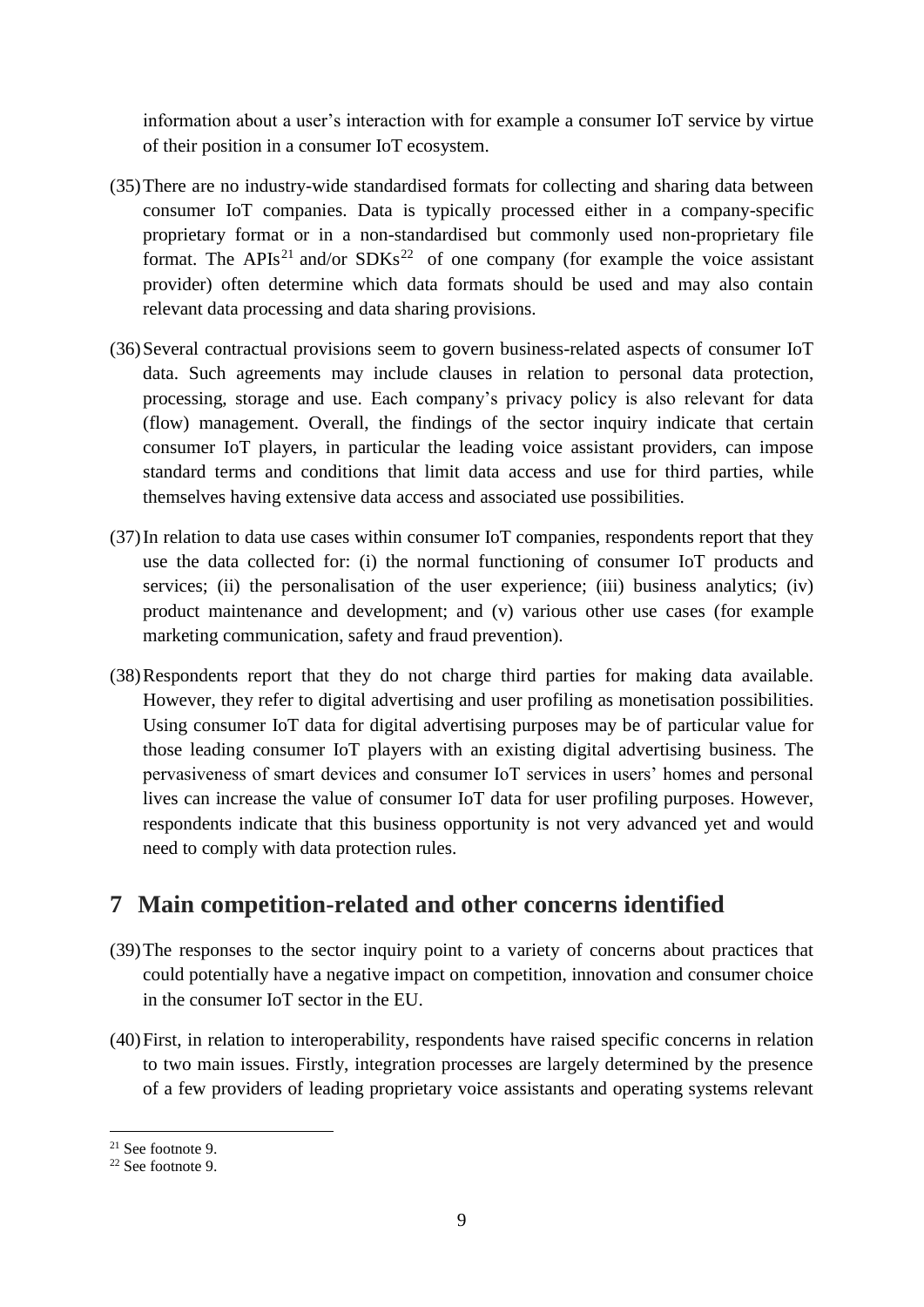for the consumer IoT sector. These companies are able to determine independently the requirements needed to achieve interoperability with their proprietary technology through unilaterally governed terms and conditions, technical requirements and certification processes. Secondly and in relation to this, by unilaterally governing the interoperability and integration processes, they may also be able to limit the functionalities of third-party smart devices and consumer IoT services, compared to their own, by imposing technical constraints, such as limited APIs.

- (41)Second, respondents to the various questionnaires identified concerns in relation to standardisation. These relate in particular to the standardisation process, SDOs' rules on membership and participation, standard essential patent<sup>23</sup> declarations, IPR policies and licensing terms. While these concerns are not specific to the segments covered by the sector inquiry, the complex standardisation landscape together with a similarly fragmented landscape of proprietary technologies is reported to adversely affect the growth potential of consumer IoT segments. Overall, respondents express the view that major technology companies mostly take the lead when it comes to technology solutions. This may enable them to leverage their market power as patent owners into downstream markets and may lock users into proprietary ecosystems. This may lead to a perpetuation of a fragmented technology landscape and increase the barriers to inter-system communication. In addition, many respondents suggest that such a perpetuation of parallel ecosystems would allow large ecosystems a significant margin of control over the level and quality of inter-system interoperability.
- (42)Third, in relation to data, smart device manufacturers and consumer IoT service providers express concerns about the position of voice assistants at the centre of data collection in the consumer IoT. One particular concern is that voice assistant providers can control not only data flows and user relationships, but are also able to leverage these advantages into adjacent markets, that is the provision of other consumer IoT products and services. Moreover, third-party manufacturers and service providers consider that the limits on the data they receive from the leading voice assistant providers hinder them in their own business development.
- (43)In terms of data sharing, it is important to take privacy considerations into account as a means to maintain consumer trust, confidentiality, access to and integrity of data. However, privacy protection claims may also be used by market players to justify 'locking up' certain data for themselves.
- (44)In addition, this privileged access to huge data volumes might enable leading voice assistant providers to improve the quality of their voice assistant/voice recognition technology more easily via algorithmic training and machine learning. Not having access to such data can raise barriers to new entrants on the voice assistant market and hinder the development of smaller competitors on that market. As a final data-related concern, a

<sup>&</sup>lt;sup>23</sup> Standard essential patents are patents that cover technology to which a standard makes reference and that implementers of the standard cannot avoid using.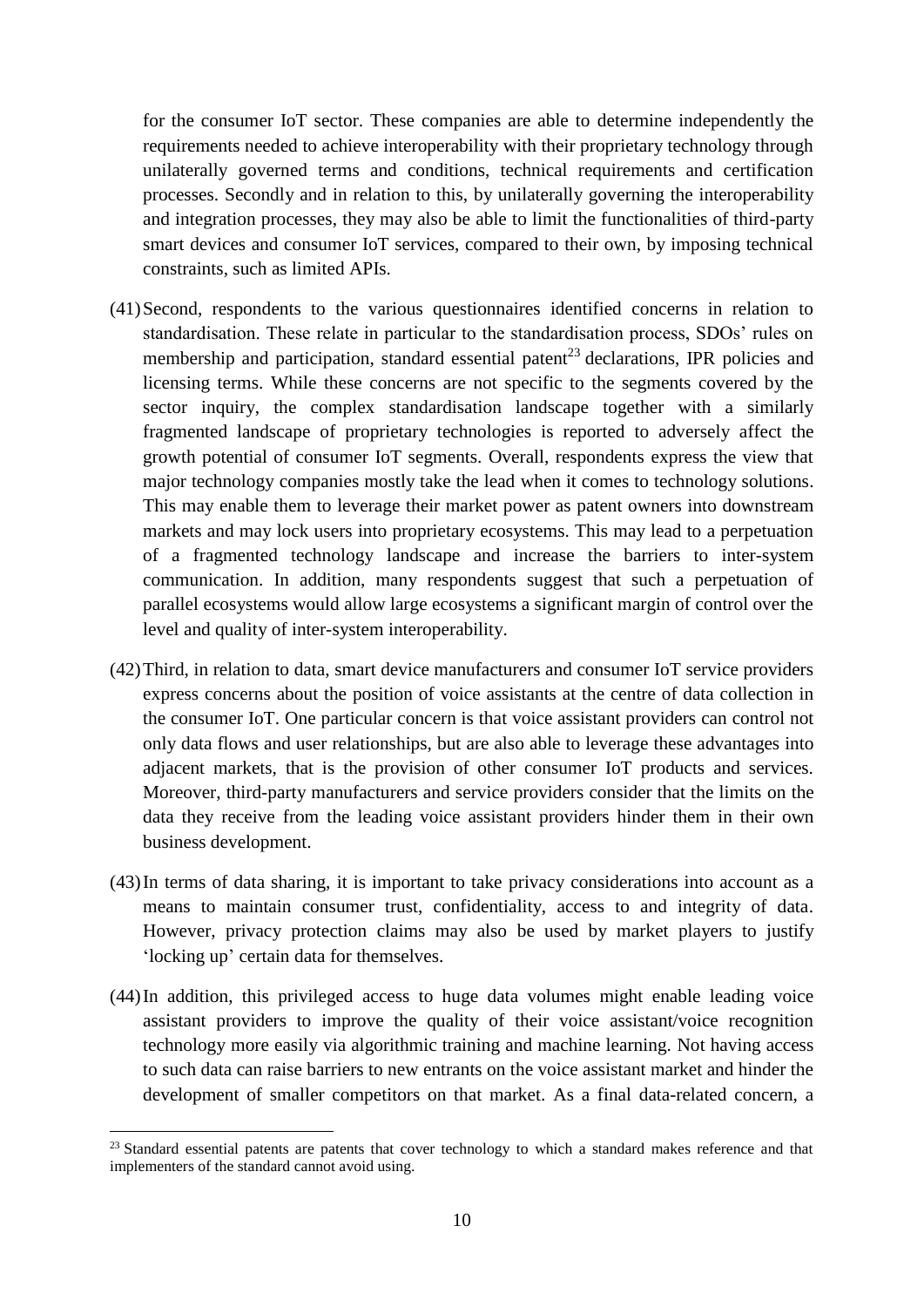number of respondents indicated that the identified data monetisation opportunities are expected to benefit the leading consumer IoT technology platform providers and, in particular, the few consumer IoT players that are already present in the digital advertising market. According to some respondents, the data collected from consumer IoT products and services allow these companies to attribute advertising space to third-party advertisers in a more accurate manner taking into account user preferences.

- (45)Fourth, some respondents have raised a number of potential competition concerns in relation to the out-of-the-box features that are available to users. The findings of the sector inquiry reveal the existence of practices regarding pre-installation, default-setting and prominent placement of consumer IoT services on smart devices or in relation to voice assistants. While such practices may have potential benefits for users (for example in terms of convenience), they may also determine to a large extent the discoverability, visibility and findability of a consumer IoT service, and give competitive advantages to the provider of a service that is pre-installed, set as a default, or otherwise given prominent placement. The services allegedly favoured in this way are often the proprietary services of the leading providers of consumer IoT technology platforms, or those of large international creative content service providers, to the detriment of smaller and/or local players.
- (46)Fifth, concerns have been raised over attempts by leading voice assistant providers to secure exclusivity of their voice assistant on certain smart devices or to prevent the concurrent use of voice assistants. Some smart device manufacturers also report that voice assistant providers will only license their voice assistants together with other types of software, technology or applications and not on a stand-alone basis.
- (47)Sixth, respondents have raised several concerns over the role of the leading providers of voice assistants and smart device operating systems as intermediaries between the user and the smart devices or consumer IoT services that are controllable and accessible through the voice assistant and/or operating system. A first set of concerns relates to the control these providers have over the user relationship and user experience. As a result, respondents fear that they will lose their brand recognition and their direct relationship with users. A second set of concerns relates to how these providers control the access to consumer IoT services and related data. A third set of concerns relates to technical performance and processes. For example, respondents indicate that they are dependent on the technical support provided by voice assistants and operating system providers as well as the timely advance notice of software updates and other updates. By contrast, the leading providers of consumer IoT technology platforms fully control the experience relating to their first-party products and services from the very beginning of the user interaction, collect relevant user data and in most cases do not depend on a third party to solve technical issues.
- (48)Furthermore, the results of the sector inquiry show that the relevant consumer IoT agreements contain a variety of clauses, for example in relation to termination. According